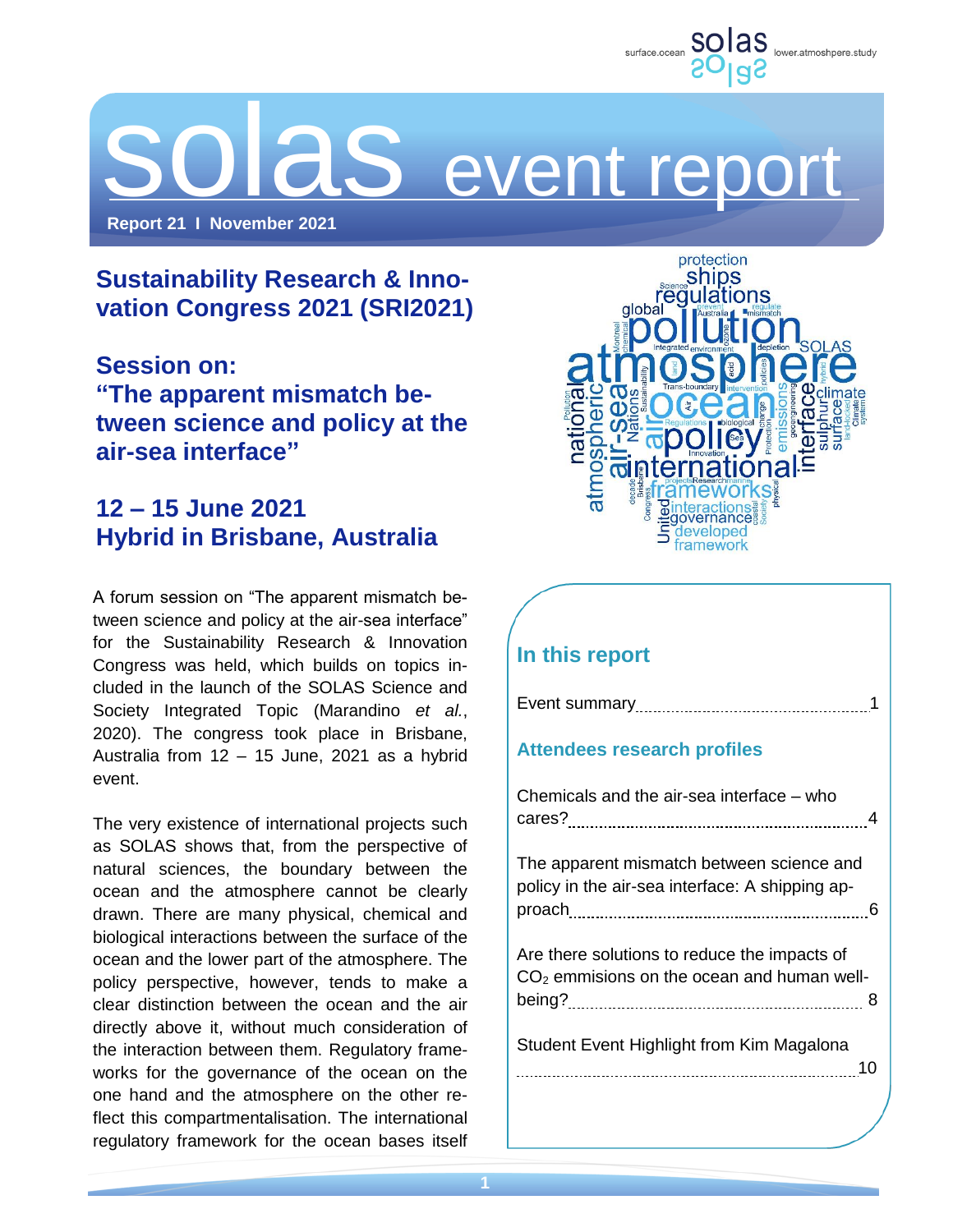



**Figure 1**: Participants of SOLAS session at Sustainability Research & Innovation Congress 2021 (SRI2021). From upper left to lower right: Erik van Doorn, Christa Marandino, Anna Rutgersson, Cliff Law, Robert A. Duce, Andrew Lenton, Nathalie Hilmi, Lisa Miller, Fadzilah Majid Cooke, Clément Brousse, Bill Miller, David Kieber.

mainly on the 1982 United Nations Convention on the Law of the Sea (LOSC). The atmosphere lacks a global, all-encompassing regulatory framework like the LOSC since the international rules for the atmosphere developed later than the customary international law of the sea. Regional efforts on long-range transboundary air pollution, with a focus on acid rain, occurred first in the 1970s with the 1979 Convention on Long Range Trans-boundary Air Pollution. On a global level, past efforts have concentrated on air pollution, with a focus on the depletion of the ozone layer in the 1980s through the 1985 Vienna Convention for the Protection of the Ozone Layer and 1987 Montreal Protocol. In the next decade, regulation addressed climate change with the 1992 United Nations Framework Convention on Climate Change as a starting point.

We aimed to consider whether the interaction between the lower atmosphere and the upper layer of the ocean is sufficiently addressed in policy and regulations. Regulations need not target the air-sea interface directly but should regulate the source of pollution (e.g., atmospheric emissions at the national and regional levels) or designated areas in need of a higher protection (e.g., sulphur control areas for ships). The rationale behind this is that the regulation of activities on land or on ships (i.e. the cause of atmospheric pollution) is mostly a sovereign duty of states, whether landlocked, coastal or flag states, which is exercised in line with their national policies. There is nevertheless a general obligation under the LOSC for states to prevent, reduce and control pollution of the marine environment from or through the atmosphere.

In sum, although the interaction between the surface of the ocean and the lower part of the atmosphere is critical to the functioning of the Earth system, public policy tends to make a clear distinction between the ocean and the air directly above it, without much consideration of the interaction between them. The session addressed the following topics:

- The compartmentalisation of regulatory frameworks for the governance of the ocean on the one hand and the atmosphere on the other. How the interaction between the lower atmosphere and the upper layer of the ocean is currently addressed in policy and regulations.
- The need for regulations explictly targetting the air-sea interface directly versus regulation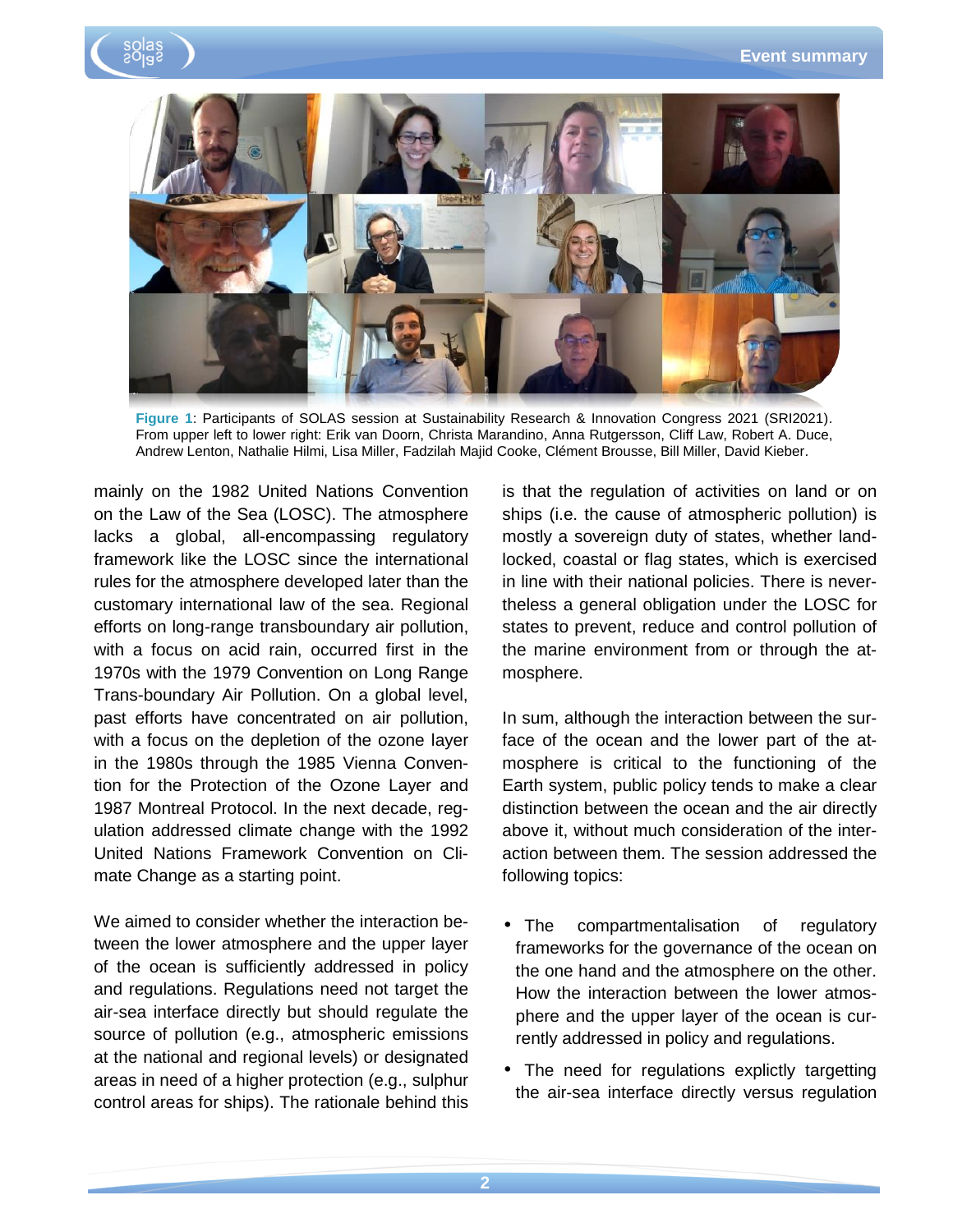

of the pollution sources (e.g., atmospheric emissions at the national and regional level) or designated areas in need of a higher protection (e.g., sulphur control areas for ships). How regulatory frameworks being developed for climate intervention (i.e., geoengineering) can be formulated to address air-sea interactions.

The SOLAS session took place virtually and included four introductory talks (see specific sections below) and a panel discussion. The speakers were: [Robert A. Duce,](http://atmo.tamu.edu/people/profiles/emeritus-faculty/ducerobert.html) Emeritus Professor, Texas A&M University, USA; [Anna Rut](http://katalog.uu.se/profile?id=N96-3829)[gersson,](http://katalog.uu.se/profile?id=N96-3829) Professor, Uppsala University, Sweden; [Nathalie Hilmi,](http://www.centrescientifique.mc/en/environmental-economics/fiche/nathalie-hilmi) Researcher, Centre Scientifique de Monaco; and [Andrew Lenton,](http://people.csiro.au/L/A/Andrew-Lenton) Senior Research Scientist, CSIRO. The panellists were a mixture of the conveners (listed below) and the speakers (Fig. 1). In order to kick off the panel discussion, we polled the audience on the following list of questions:

- Which targets of the Sustainable Development Goals 13 on climate action and 14 on life in the ocean contradict each other, and how can we resolve this?
- From the perspective of a natural scientist, is it still feasible to separate the policy framework for the atmosphere completely from that for the ocean?
- Do the legal frameworks explicitly have to account for ocean-atmosphere interactions or is the status quo workable enough?
- How do regulations for international maritime traffic address the interaction between the ocean and the atmosphere?
- Is there a need to incorporate rules on climate intervention in order to achieve the 1,5 degree goal as laid down in the 2015 Paris Agreement?
- What should these rules allow for or maybe even encourage?

#### **Conveners**

- Erik van Doorn, Kiel University, [http://www.wsi.uni-kiel.de/en/the](http://www.wsi.uni-kiel.de/en/the-team/research-associate/erik-van-doorn-1?set_language=en)[team/research-associate/erik-van-doorn-](http://www.wsi.uni-kiel.de/en/the-team/research-associate/erik-van-doorn-1?set_language=en)[1?set\\_language=en](http://www.wsi.uni-kiel.de/en/the-team/research-associate/erik-van-doorn-1?set_language=en)
- David J. Kieber, State University of New York, USA <http://www.esf.edu/faculty/kieber>
- Christa Marandino, GEOMAR Helmholtz Centre for Ocean Research Kiel, Germany [http://www.geomar.de/en/mitarbeiter/fb2/ch/tra](http://www.geomar.de/en/mitarbeiter/fb2/ch/translate-to-english-marandino-christa) [nslate-to-english-marandino-christa](http://www.geomar.de/en/mitarbeiter/fb2/ch/translate-to-english-marandino-christa)
- Lisa Miller, Fisheries and Oceans Canada Institute of Ocean Sciences, Canada <http://lmiller173.wixsite.com/lisamillerocean>
- William L. Miller, University of Georgia, USA [http://www.marsci.uga.edu/directory/people/wil](http://www.marsci.uga.edu/directory/people/william-miller) [liam-miller](http://www.marsci.uga.edu/directory/people/william-miller)

#### **Reference**

Marandino, C., van Doorn, E., McDonald, N., *et al*. (2020), From Monodisciplinary via Multidisciplinary to an Interdisciplinary Approach Investigating Air-Sea Interactions – a SOLAS Initiative, *Coast. Manage.*, 48(4), 238-256. <http://doi.org/10.1080/> [08920753.2020.1773208](https://doi.org/10.1080/08920753.2020.1773208)

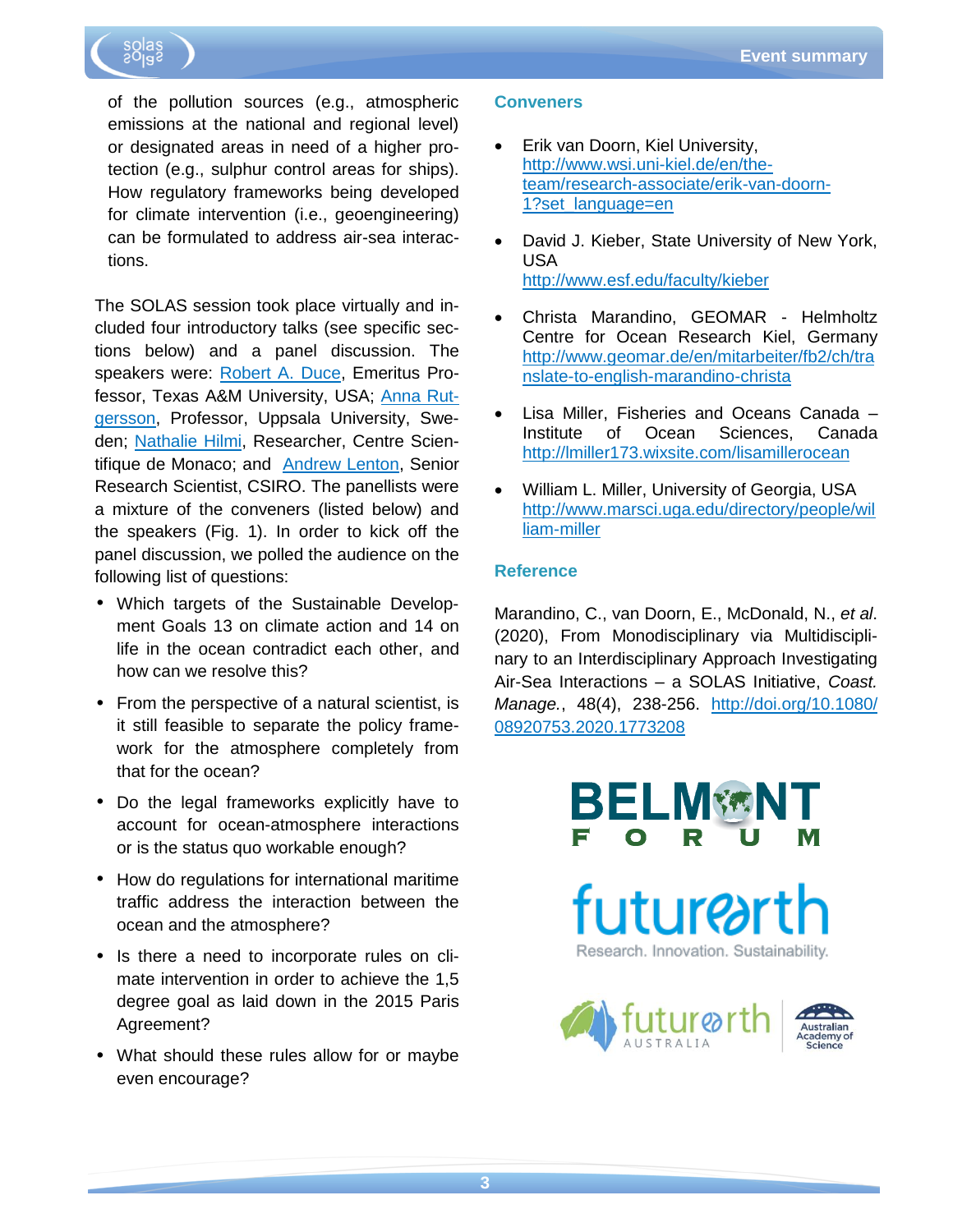



## **Chemicals and the air-sea interface – who cares?**

Robert A. Duce Texas A&M University, College Station, Texas, USA robertduce@hotmail.com

http://ocean.tamu.edu/people/profiles/emeritus-faculty/ducerobert.html

Two examples are given about the air/sea exchange of human-derived substances, how they were (or are) related to environmental concerns and societal issues, and what was (or may be) done about them policy-wise – a historical example from ~fifty years ago (lead), and an issue only now becoming of possible concern (microplastics). A planned regional workshop is also described bringing together scientists, managers and policymakers to address the apparent mismatch between science and policy at the air-sea interface.

In the 1950s/1960s, concern arose about lead emitted from vehicles because of tetraethyllead used in gasoline and its associated health related issues. The manufacturer of the tetraethyllead clearly stated there was no need for concern. But Clair Patterson of the California Institute of Technology, United States of America, strongly disagreed. Patterson was the first person to accurately date the age of the earth as  $~1.5$  billion years, using lead isotopes. During this research, he found that lead contaminated everything in his laboratory. He determined that the source for this lead was the burning of fuels containing tetraethyllead. Patterson then began looking at lead in the earth's most remote regions in the 1960s/1970s, including Greenland and Antarctic ice cores and the atmosphere and ocean (Figure 2). He found much higher lead concentrations in oceanic surface waters than deeper waters, as expected if the oceanic lead was from the atmosphere. The highest surface lead concentrations were in the North Atlantic Ocean, downwind from heavily industrialised North America. Patterson's dedicated work on lead in ice cores, the atmosphere and the ocean, and his constant and loud demand that it be removed from fuel, including many testimonies before Congress, finally overcame the strong manufacturer's protests, resulting in laws phasing lead from US gasoline in the later 1970s. And when lead was basically shut-off, how did the ocean respond? Studies by Wu and Boyle (1997) near Bermuda showed that the surface water lead concentration dropped



**Figure 2**: Atmospheric lead input fluxes to the ocean and seawater lead concentrations in the 1970s.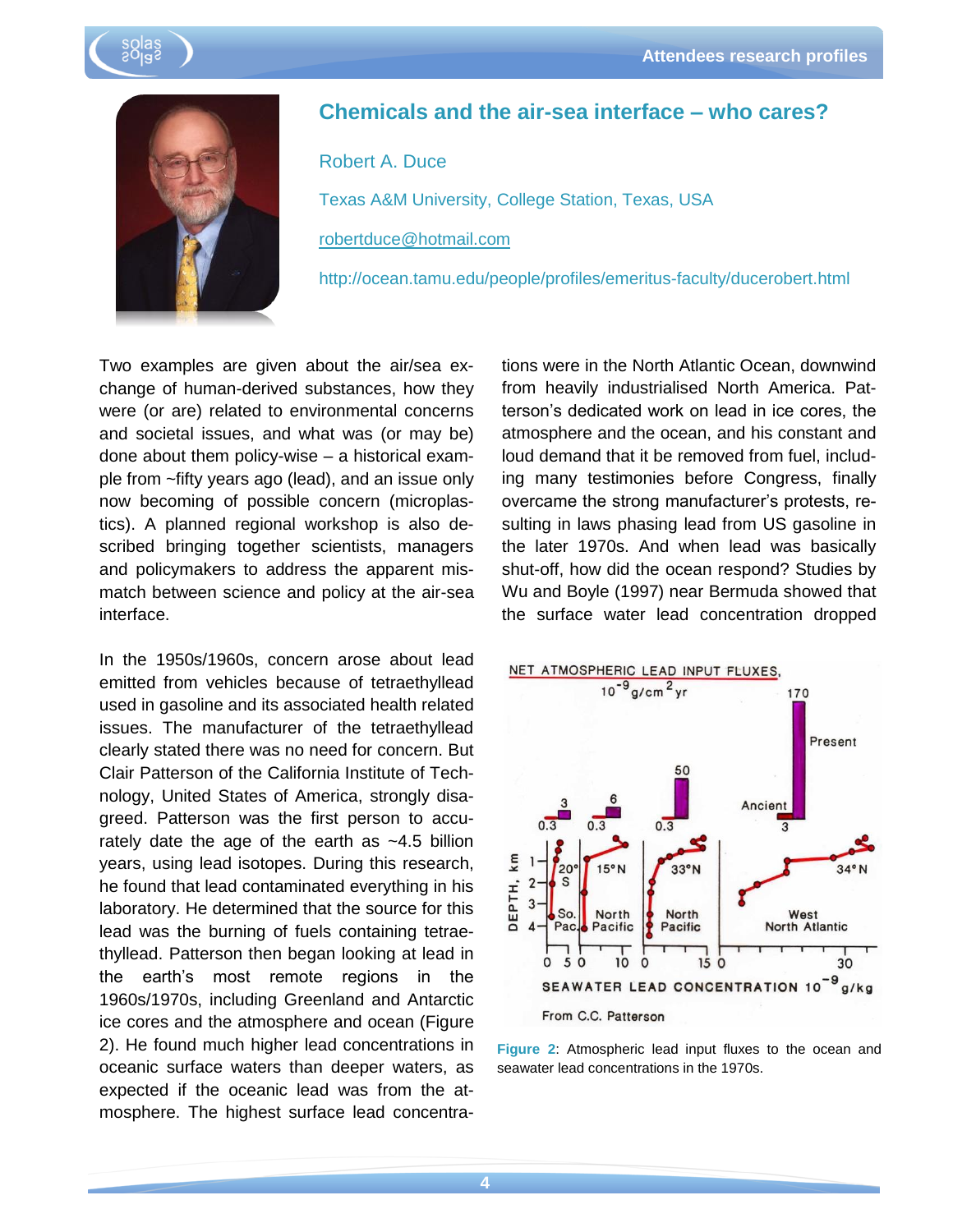from  $\sim$ 35 ng/kg in the very late 1970s to  $\sim$ seven ng/kg in the late 1990s, clearly showing the impacts of Patterson's demands that lead be removed from gasoline.

The second example concerns a substance currently gathering increased interest relative to air/sea chemical exchange – microplastics. Liss (2010) made a rough estimate that up to ten MT/yr of microplastics might be deposited in the ocean from the atmosphere – similar to the estimate for riverine transport to the ocean of five to fifteen MT/yr (Jambeck, *et al.*, 2015). However, actual data on atmospheric microplastics over the ocean are few and most do not give mass information, only number data, as determined by microscopic measurements. The working group on air/sea chemical exchange of the United Nations Group of Experts on the Scientific Aspects of Marine Environmental Protection (GESAMP) recently held a workshop entitled "The Atmospheric Transport of Microplastics to and from the Ocean". This workshop called for an expanded and coordinated global-scale research effort on microplastics to understand and quantify their atmospheric sources, long-range transport, concentration distribution, and exchange processes and fluxes between the atmosphere and ocean. There has been very little legislation to date dealing with microplastics, so as research efforts expand in this area it will be important to include managers and policymakers in the planning efforts.

GESAMP's working group has planned a regional workshop in South Africa in October 2022 to address ocean management and policy implications of the air/sea exchange of the nutrients nitrogen and iron from biomass burning and industrial emissions in the southern Africa region. It will particularly look at potential impacts on ocean productivity in the Madagascar Channel and Southwest Indian Ocean. The workshop will include international scientists as well as environmental managers and policymakers from that region.

One of the activities will involve scientists presenting specific case studies and explaining what they see as the environmental issues that arise from the case study. Managers will consider if this information would lead them to recommend specific actions and policymakers would then consider if they would be willing to act on this advice. This would test the most appropriate approaches for scientists to engage with managers and policymakers to evaluate scientific evidence of environmental trends and their associated uncertainties. Hopefully, this approach will help to address, at least on a regional scale, one apparent mismatch between science and policy at the air-sea interface.

#### **References**

Jambeck, J. R., Geyer, R., Wilcox, C., *et al.* (2015), Plastic waste inputs from land into the ocean, *Science*, 347, 768–771,<http://doi.org/10.> [1126/science.1260352](https://doi.org/10.1126/science.1260352)

Liss, P. S. (2010), Microplastics: All up in the air?, *Mar. Pollut. Bull.*, 153, <http://doi.org/10.1016/j.> [marpolbul.2020.110952](https://doi.org/10.1016/j.marpolbul.2020.110952)

Wu, J., and Boyle, E. A. (1997), Lead in the western North Atlantic Ocean: Completed response to leaded gasoline phaseout, *Geochim. et Cosmochim. Acta*, 61, 3279-3283, <http://doi.org/10.101> [6/S0016-7037\(97\)89711-6](https://doi.org/10.1016/S0016-7037(97)89711-6)

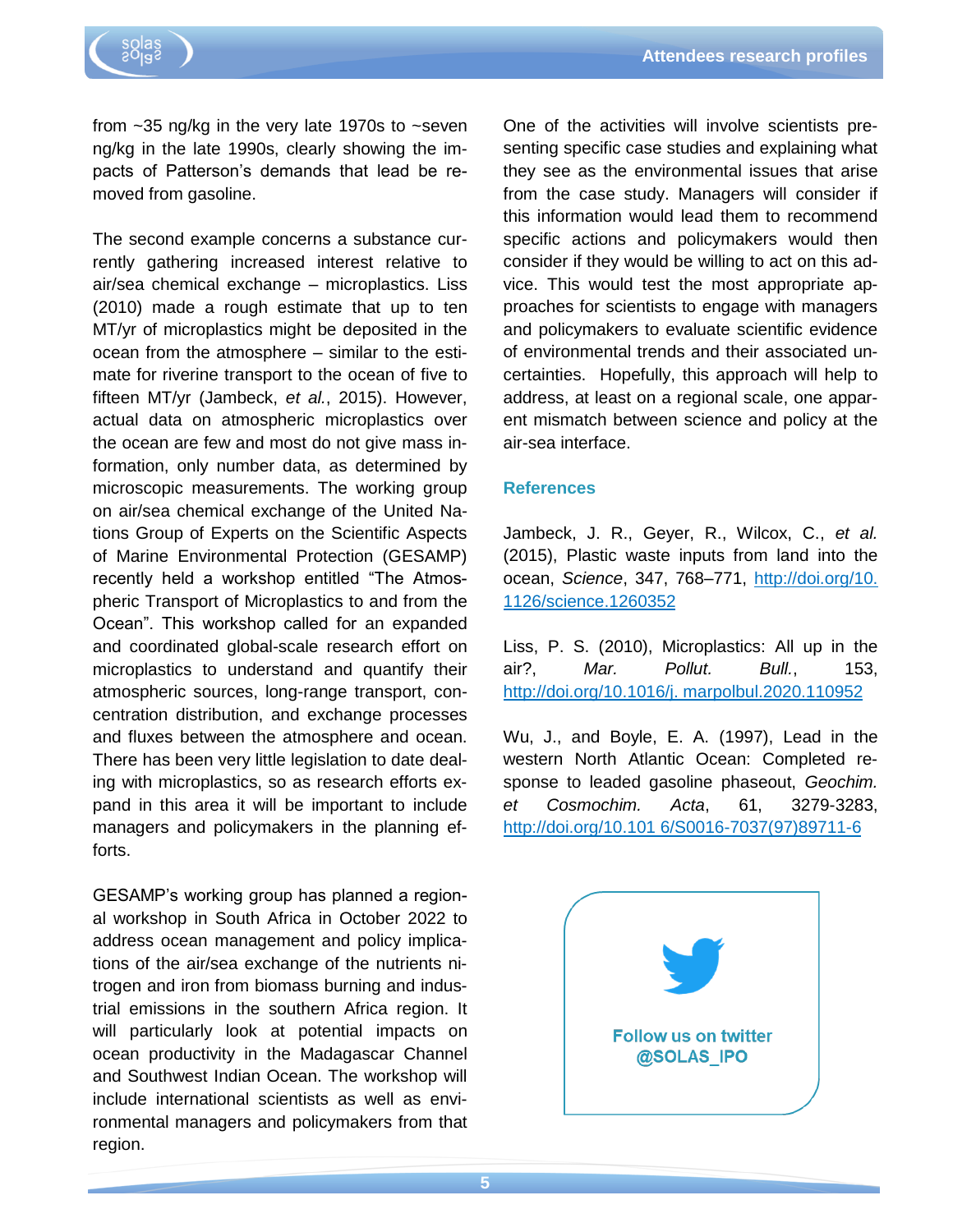



## **The apparent mismatch between science and policy in the air-sea interface: A shipping approach**

Anna Rutgersson Uppsala University, Uppsala, Sweden Anna.rutgersson@met.uu.se http://katalog.uu.se/profile/?id=N96-3829

Shipping is the most widely used medium for transport of goods internationally and will continue to increase. Although shipping is a carbonefficient transport medium, there is an increasing focus on its broader environmental consequences. For a sustainable and equitable use of the oceans, as well as minimising impacts of global change, a further development to sustainable shipping, or green shipping, is needed. Ship building and operational standards are introduced and area-based instruments, such as emission control areas (ECAs), are established. However, lack of regulations, vague monitoring, unclear environmental impacts and economic uncertainty might cause problems for industry and society. In the project ShipTRASE [\(www.shiptrase.eu\)](http://www.shiptrase.eu/), the environmental, economic and legal aspects of both near-term and longterm solutions to shipping emission reduction and control mechanisms will be analysed. The potential environmental impacts on the lower atmosphere and upper ocean include those from pollutant emission from ship smokestacks and liquid discharge, as well as increased methaneinduced greenhouse warming. For full understanding a transdisciplinary approach is required, also stakeholder involvements (industry, local government, large scale regulation). In Ship-TRASE various platforms are used: in-situ measurements, scrubber laboratory measurements, numerical modeling, cost-benefit analysis, and survey methodologies. ShipTRASE will deliver an economic and environmental consequence analysis of implementation of control areas. In addition, we assess the impact of policy settings and regulation.

Often in science, we aim to answer scientific questions being of use in society and for legislation (science influencing policies and legislation). In the case of ship emissions, control areas are established as a result of political decisions. These were motivated by the emissions of aerosols and air quality problems. However, one implication was the open-loop-scrubbers and scrubber wash water discharge. The scrubbers have potentially ecological and biogeochemical effects on the marine environment but the extent of this is still to a large extent unknown (Endres *et al.*, 2018; Turner *et al.*, 2017a; Turner *et al.*, 2017b). Thus, new science is being initiated and needed as a result of the new legislation (policies



**Figure 3**: Illustration of the science and policy interaction needed for the development of an environmental-friendly shipping industry Please explain what IMO stands for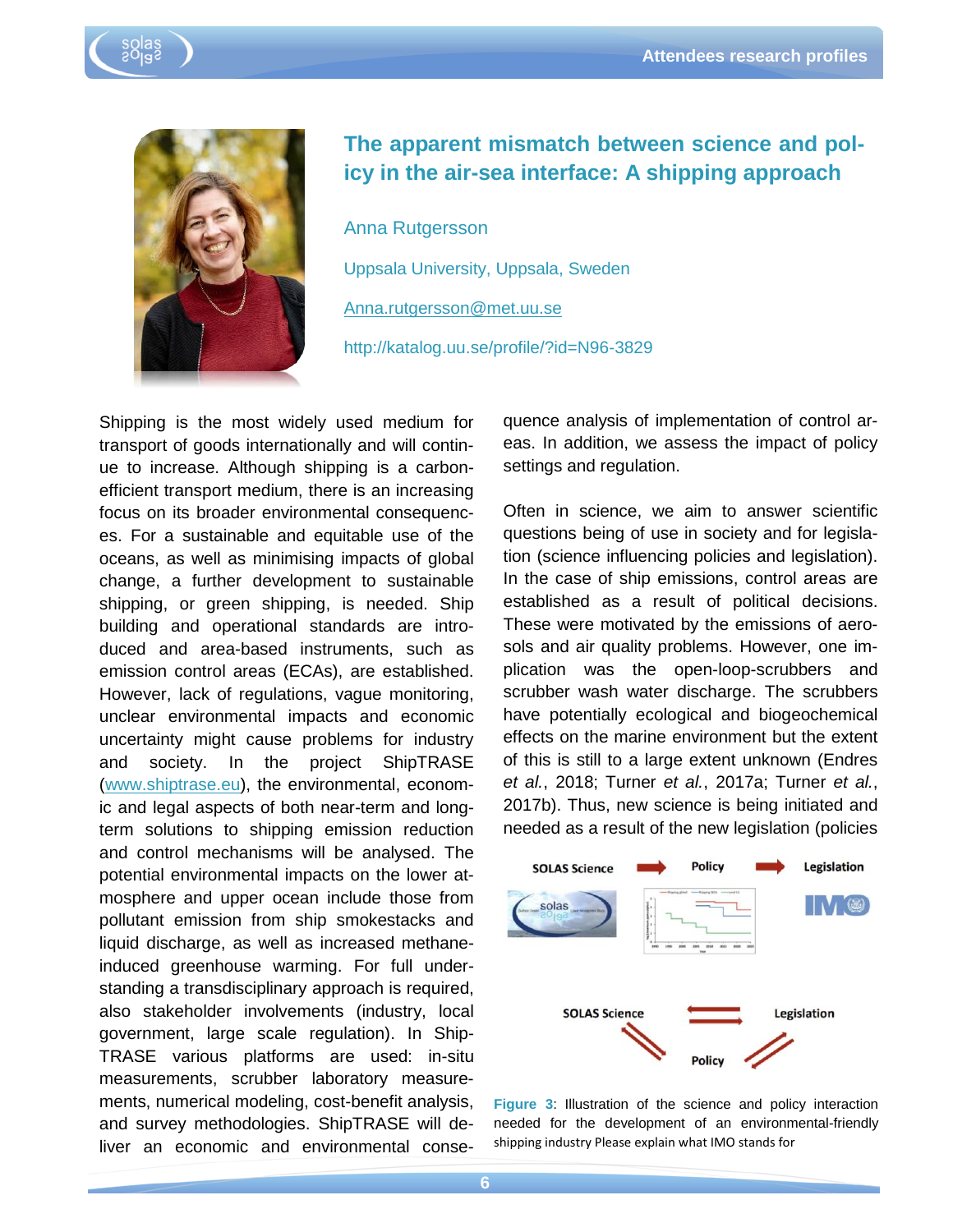

and legislation influences science). For a more effective scientific and societal development, it is beneficial with a mutual communication between science and policies (Figure 3), and to involve stakeholders when developing the scientific questions in the cases when this is relevant.

#### **References**

Endres, S., Maes, F., Hopkins, F., *et al.* (2018), A New Perspective at the Ship-Air-Sea-Interface: The Environmental Impacts of Exhaust Gas Scrubber Discharge. *Front. Mar. Sci.*, 5, 139. <http://doi.org/10.3389/fmars.2018.00139>

Turner, D. R., Edman, M., Gallego-Urrea, J. A., *et al.* (2017), The potential future contribution of shipping to acidification of the Baltic Sea. *Ambio* 47, 368–378. [http://doi.org/10.1007/s13280-017-](http://doi.org/10.1007/s13280-017-0950-6) [0950-6](http://doi.org/10.1007/s13280-017-0950-6)

Turner, D. R., Hassellöv, I.-M., Ytreberg, E, *et al.*, (2017), Shipping and the environment: smokestack emissions, scrubbers and unregulated oceanic consequences. *Elem. Sci. Anth.* 5, 45. <http://doi.org/10.1525/elementa.167>

#### **Aknowledgements**

Session organisers Erik van Doorn and Christa Marandino, and also the ShipTRASE team.

**Join the SOLAS** community

Join the mailing list to stay apprised of the most current news on SOLAS, conferences. events, publications and more. www.solas-int.org/news/join-the-mailing-list.html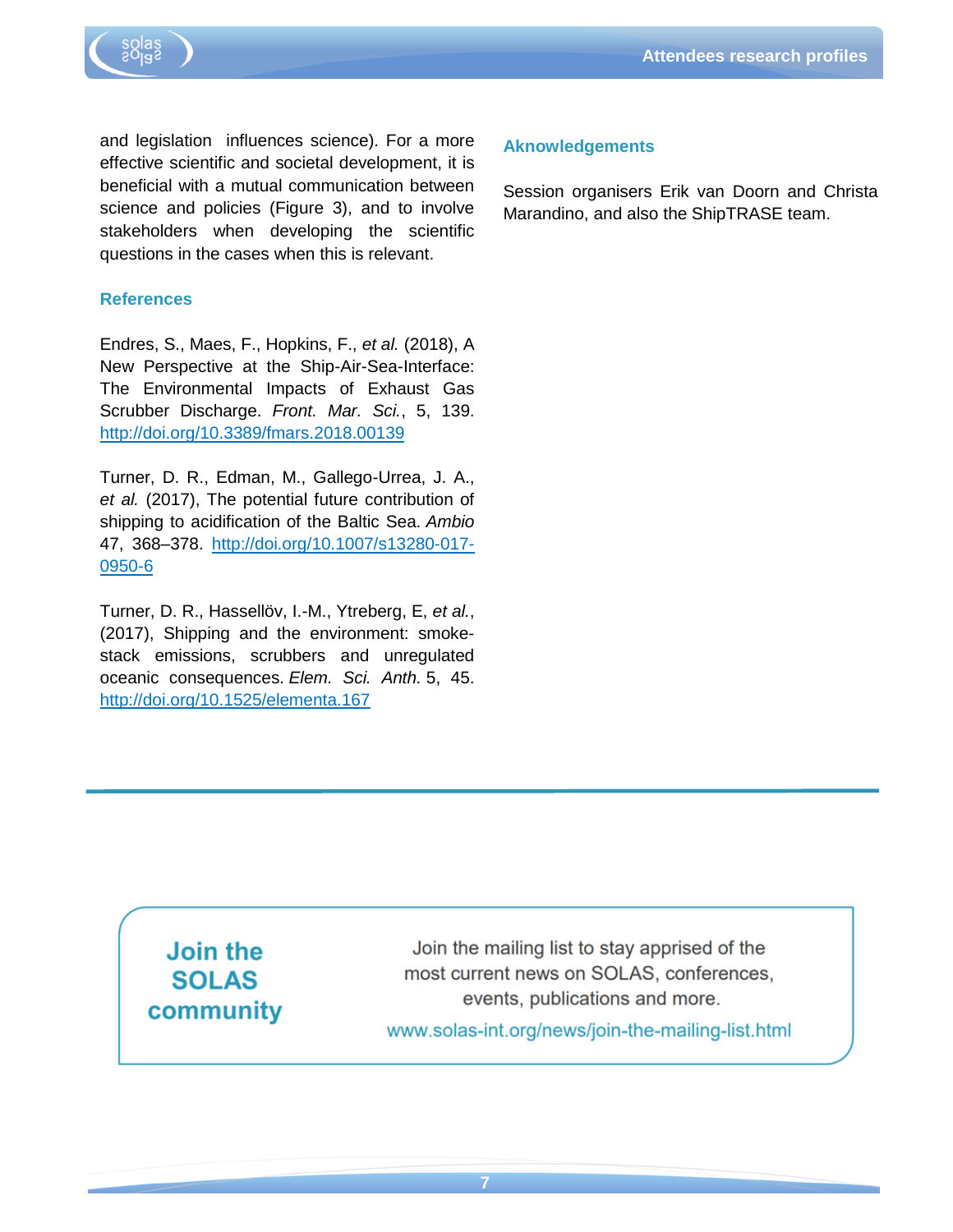



# **Are there solutions to reduce the impacts of CO<sup>2</sup> emissions on the ocean and human well-being?**

Nathalie Hilmi

Université Nice Sophia Antipolis, Monaco, Monaco

[hilmi@centrescientifique.mc](mailto:hilmi@centrescientifique.mc)

http://www.centrescientifique.mc/medias/cv/22.pdf

The United Nations' Intergovernmental Panel on Climate Change's (IPCC) Special Report on the Ocean and Cryosphere (SROCC), approved in Monaco in September 2019, considered the impacts of climate change on the ocean, its threats and the ecosystem services that it provides and the link to Sustainable Development Goals (SDGs). We will see first that the ocean has an important role in human well-being. Secondly, we will mention the main physical changes in the ocean. Third, we will consider the socioeconomic impacts. Finally, the concept of naturebased solutions, blue carbon and carbon conservation show that for economists the link between science and policy is evident, especially at the air/sea interface.

The oceans provide a variety of good and ecosystem services to human beings. It is a primary source of protein for 2.6 billion people and represents fifteen percent of Gross Domestic Product (GDP) in two dozen countries. They are not only a major source of food, they also produce oxygen, absorb carbon dioxide, play a main role in climate regulation and provide energy as well as recreational services. It is the source for medical compounds.

The oceans provide an important and rich source of economic value. They are part of commercial shipping and tourism, with more than half of tourist guest nights spent in coastal areas. Oceans are also an important source of energy, as a

source of not only fossil fuels, marine minerals, commodities and services but also renewable energy and renewable biofuels. Forty percent of households globally depend on the oceans for their livelihoods. About half of the world's population lives within the coastal zone and oceanbased businesses contribute more than \$500 billion to the world's economy.

The oceans and their resources have made development possible in all countries throughout the world, and they continue to contribute greatly to poverty alleviation and food security in the coastal and inland communities of the world's developing nations. On the one hand, the oceans are recognised as very important providers of resources with high monetary values. On the other hand, the human activities that have made exploitation of these valuable resources possible also pose many threats to marine environmental sustainability through disruption of ecological functions, which are especially vulnerable to pollution, overfishing and degradation of habitats.

According to the SROCC, global warming has already reached 1°C above the preindustrial level, due to past and current greenhouse gas emissions. There is overwhelming evidence that this is resulting in profound consequences for ecosystems and people. The ocean is warmer, more acidic and less productive. Melting glaciers and ice sheets are causing sea level rise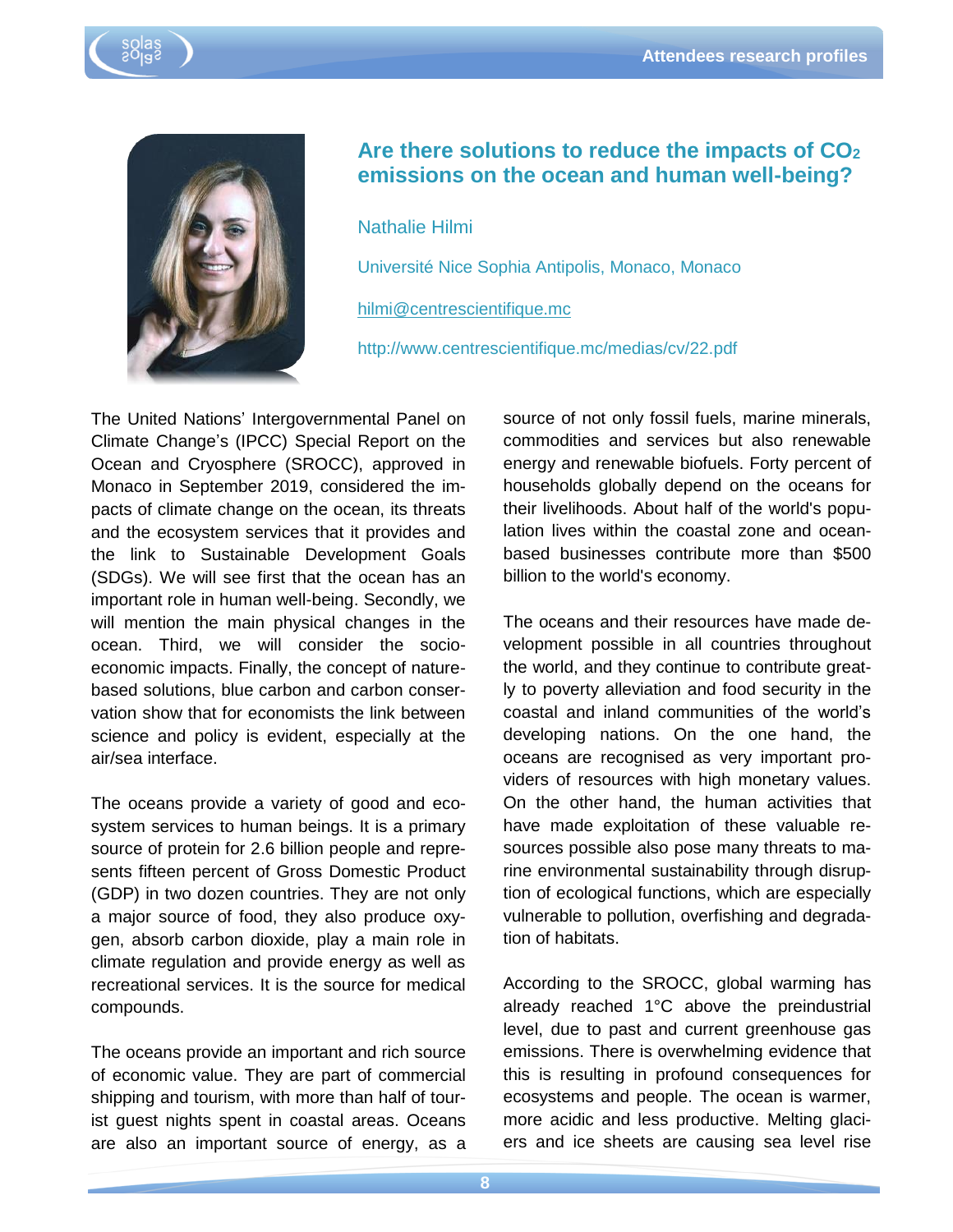

and coastal extreme events are becoming more severe. Greenhouse gases will cause physical changes. Climate change will have impacts on ecosystems, ecosystem services and the blue economy.

Many ecosystems will be damaged by global warming even if temperatures increase is limited to 2°C. Some of them will benefit from ambitious mitigation to 1.5°C. Corals are already at high risk and coral reef restoration options may be ineffective if global warming exceeds 1.5°C. But marine habitat restoration, and ecosystem management tools such as assisted species relocation and coral gardening, can be locally effective in enhancing ecosystem-based adaptation.

The marine animal biomass is projected to decrease sharply if no mitigation policy is implemented. This will impact the food security of the coastal communities dependent on fisheries for their protein intake because the changes in the ocean will impact the net primary production, the total animal biomass and the maximum catch potential, especially in the worst scenario. Moreover, because the global demand for seafood continues to increase.

Human systems and natural systems are closely related. Ocean warming and acidification, loss of oxygen and changes in nutrient supplies are already affecting the distribution and abundance of marine life in coastal areas, in the open ocean and at the sea floor. The changes in the ocean and the cryosphere combined with other human impacts will have severe consequences on the biodiversity, on the economy and on human wellbeing. Climate change impacts on marine ecosystem services reduce the society's ability to achieve most other sustainable development goals.

The ocean is important and it is urgent to take the right decisions. The restoration of vegetated coastal ecosystems, also known as blue carbon, could increase carbon uptake and storage and help to achieve the Paris agreement goals thanks to the carbon removal as stated in article 6 of the Paris Agreement.

There are some gaps in the SROCC about the concept of blue carbon. In fact, wide-range of ocean-based response options are available.

They are supported by protection, restoration, precautionary ecosystem-based management of renewable resource use, reduction of pollution and other stressors. They permit moderate to high benefits to local climate-risk reduction, but also high co-benefits and low trade-offs.

There are specific policy responses in the context of adaptation and nature-based solutions. A few examples include, reducing other pressures such as pollution and habitat modification will help species adjust to changes in their environment. Or policy frameworks for integrated water management, fisheries management and networks of protected areas offer opportunities for people and species to adapt. Lastly, naturebased adaptation such as ecosystem restoration can be locally most effective when community supported, science based and connected with local knowledge and indigenous knowledge. Such approaches bring multiple benefits for biodiversity, humans and, in some circumstances, climate mitigation.

According to the SROCC, enabling climate resilience and sustainable development depends critically on urgent and ambitious emissions reductions coupled with coordinated sustained and increasingly ambitious adaptation actions.

*(Nathalie Hilmi is one of the drafting authors for SROCC)*.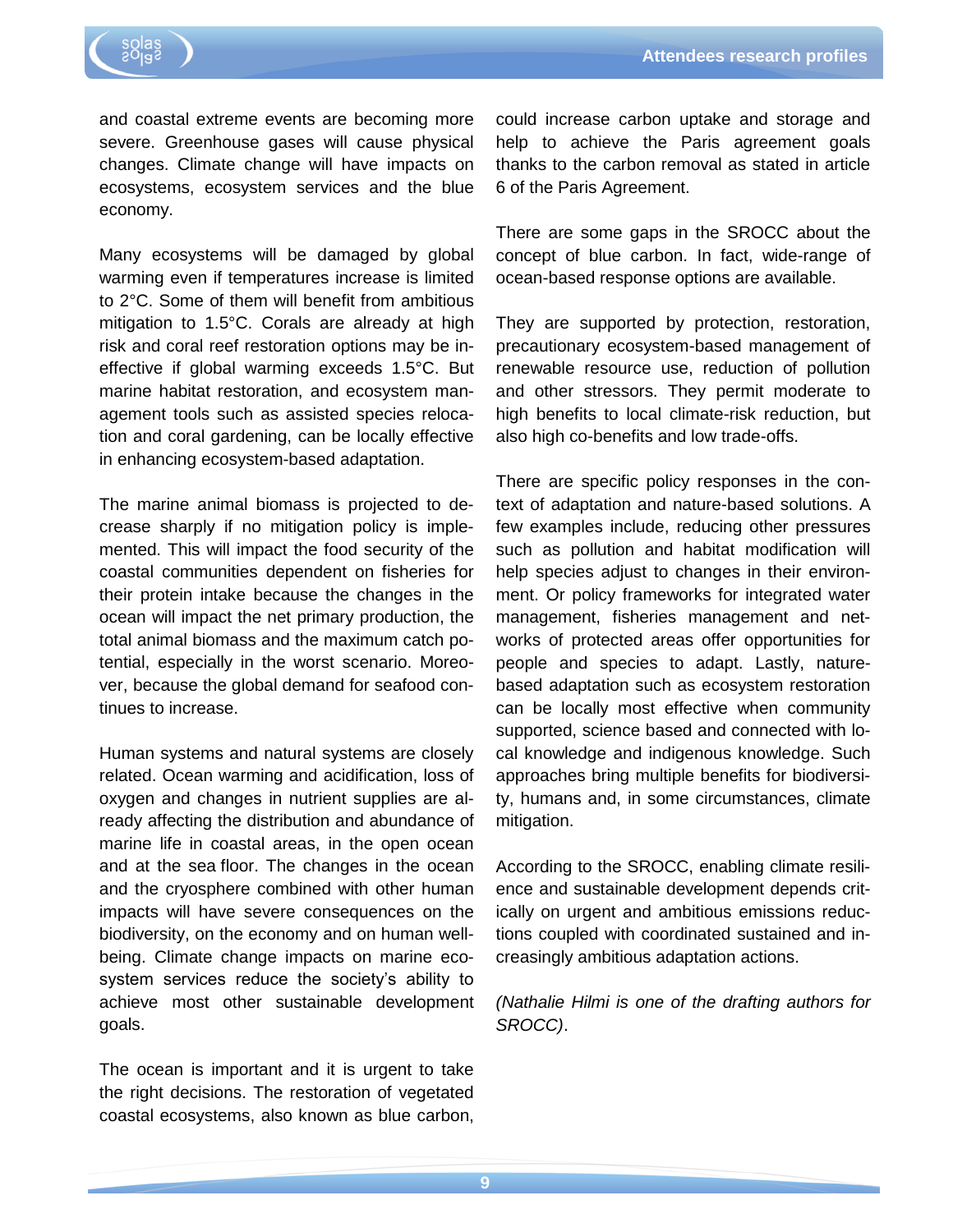



**Kim Magalona** is a graduate student for George Mason University's Department of Environmental Science and Policy, USA, where she is studying the microbiome of Virginia's Chesapeak Bay striped bass population. Aside from her knowledge in microbial studies, Kim is interested in further contributing to marine conservation research, Specifically relating to fisheries, coral reefs restoration and marine wildlife protection. Aside from her fellowship with the Global Sustainability Scholars (GSS), she also volunteers as a researcher for the Florida Fish and Wildlife Research Institute's (FWRI) Sea Turtle Migration program and as a rescue volunteer for the Clearwater Marine Aquarium's (CMA) stranding team.

## **Student Event Highlight**

Kim Magalona

George Mason University, Virginia, USA

#### [kmagalon@gmu.edu](mailto:kmagalon@gmu.edu)

During the Sustainability Research and Innovation (SRI) Congress 2021, I had the pleasure of attending SOLAS session on "The apparent mismatch between science and policy at the airsea interface." Erik van Doorn was the main host for the session and introduced the speakers, Dr. Bob Duce, Dr. Anna Rutgersson, Dr. Nathalie Hilmi, and Dr. Andrew Lenton. During these presentations, the presenters touched on the different scenarios where discrepancies between science and policy in the air-sea interface were present. One example that caught my eye was from Dr. Duce's presentation. Dr. Duce speaks about the increasing issue of oceanic microplastics and their increased presence in one-hundred species of marine biota including finfish, shellfish, and crustaceans. The primary source of microplastics is generally found on land and there is growing evidence that the atmosphere plays a key role in this pathway of microplastics from land to sea. There was a microplastics workshop that was held by the United Nations Scientific Aspects of Marine Environmental Protection

(GESAMP) in 2020 where scientists came together to address this situation. Due to the lack of data to date, there is little legislations in dealing with microplastics. As research continues to expand in this area, it is important to efforts at an early stage, including managers and policy makers in the research planning efforts at an early stage.

As presentations came to an end, there was an opportunity for the audience to ask questions in the SRI chat function. This provided an easier, indirect way for the audience to engage with the panel and helped diminish the intimidating social wall that others experience when attending a virtual conference or workshop. Our questions were relayed by Dr. Christa Marandino. In the beginning of the conference, the audience was also asked to vote for a question that they wanted to ask the panel, allowing a unique aspect for the viewers, and introducing different types of engagement. The flow of the conference was well done, with the individual spotlight done for each